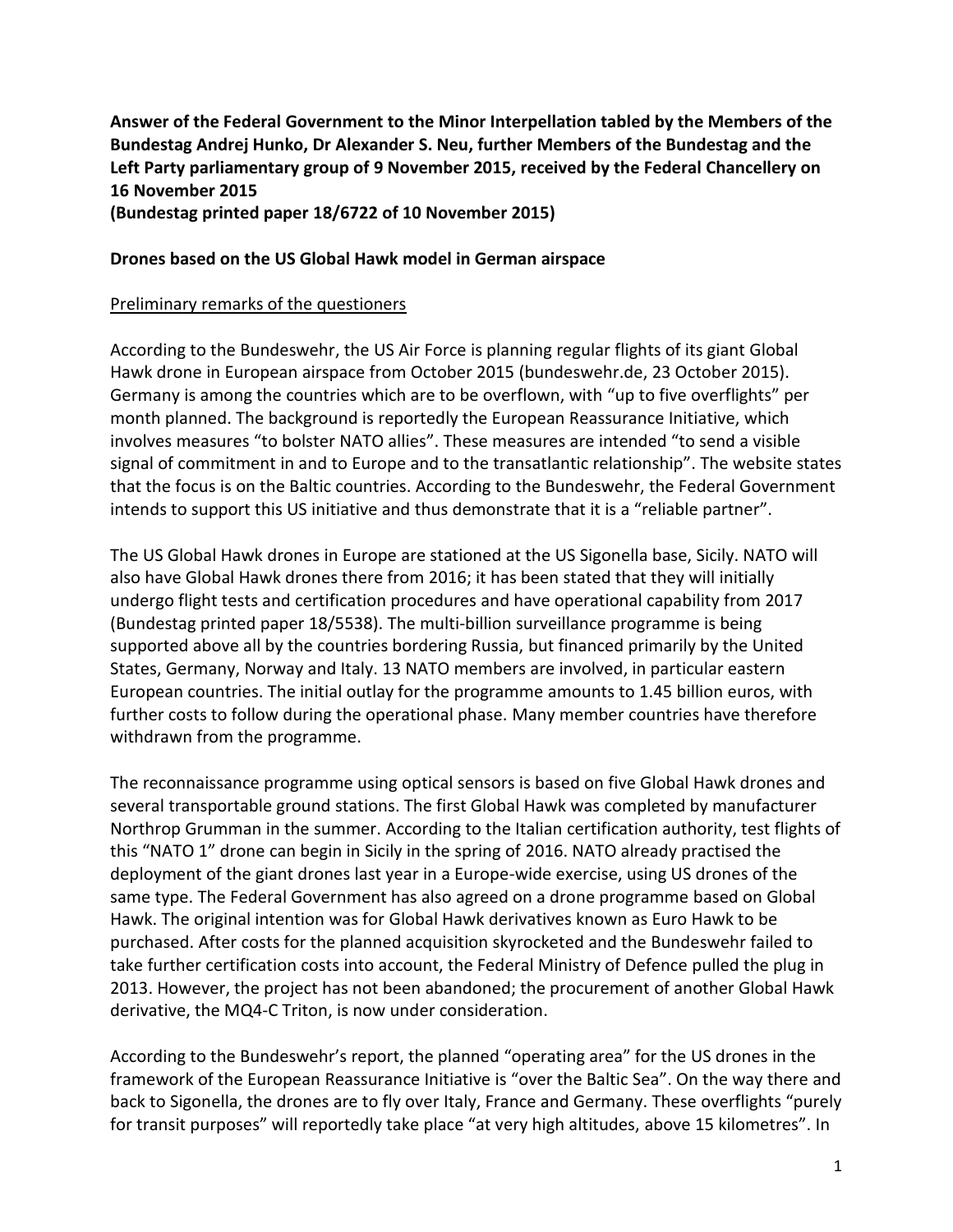other words, take-offs or landings in Germany would only take place in emergencies. The time spent in German airspace will reportedly be "approximately one and a half hours" per overflight. The report states that the Federal Government has set up a corridor of restricted airspace "especially" for this purpose. Prior to this decision, the Federal Ministry of Defence carried out an "inter-ministerial assessment" which examined both technical and flight operational issues. Clearance was subsequently issued for the giant drone to use the corridor "irrespective of the type of airworthiness certification" held. Nonetheless, the report states that this was a series of "one-off decisions", from which "no general regulations for permanent use can be derived", and that it was only on these grounds that clearance was given for the overflights, for a limited period until the end of January 2016. The sole condition named by the Bundeswehr is that the surveillance and reconnaissance sensors on board would have to be deactivated, which the US government must reportedly confirm in writing. However, an online magazine has written, citing a military blog, that the overflights could not be carried out as planned (heise.de, 28 October 2015). A blogger claims to have learned this "from Nato circles". According to the blog post, the first flight could not take place because overflight clearance had not been received from the French authorities; NATO reportedly hopes that the flights could begin in November 2015.

#### Preliminary remarks of the Federal Government

The US European Reassurance Initiative (ERI) encompasses various measures to bolster NATO allies, in particular the eastern members of the Alliance. One of its aims is to send a visible signal of commitment to Europe's security via a heightened US military presence.

In principle, there is a clear political will in Germany to support the US. Compliance with legal provisions is a prerequisite for any measure in this context.

In the framework of the US ERI, around three to five overflights per month are planned through German airspace to the operating area in eastern Europe and back. The planned route runs from Sigonella (Italy) via France and Germany to the airspace over the Baltic Sea.

The US Global Hawk remotely piloted aircraft to be used for the overflights is stationed in Sigonella.

The requested transit flights are not related to the NATO Alliance Ground Surveillance (AGS) programme, or to the signals intelligence, airborne, wide-area surveillance and reconnaissance system and the related test flight operations of the Euro Hawk Full Scale Demonstrator.

The Federal Government wishes to point out that the following answers reflect its knowledge as at 19 November 2015, which is subject to constant change due to the progressive implementation of the various projects and the evaluation of the results.

*1. What details which have not yet been reported by the Bundeswehr can the Federal Government provide with regard to the planned overflights in German airspace by the US Air Force's giant Global Hawk drone?*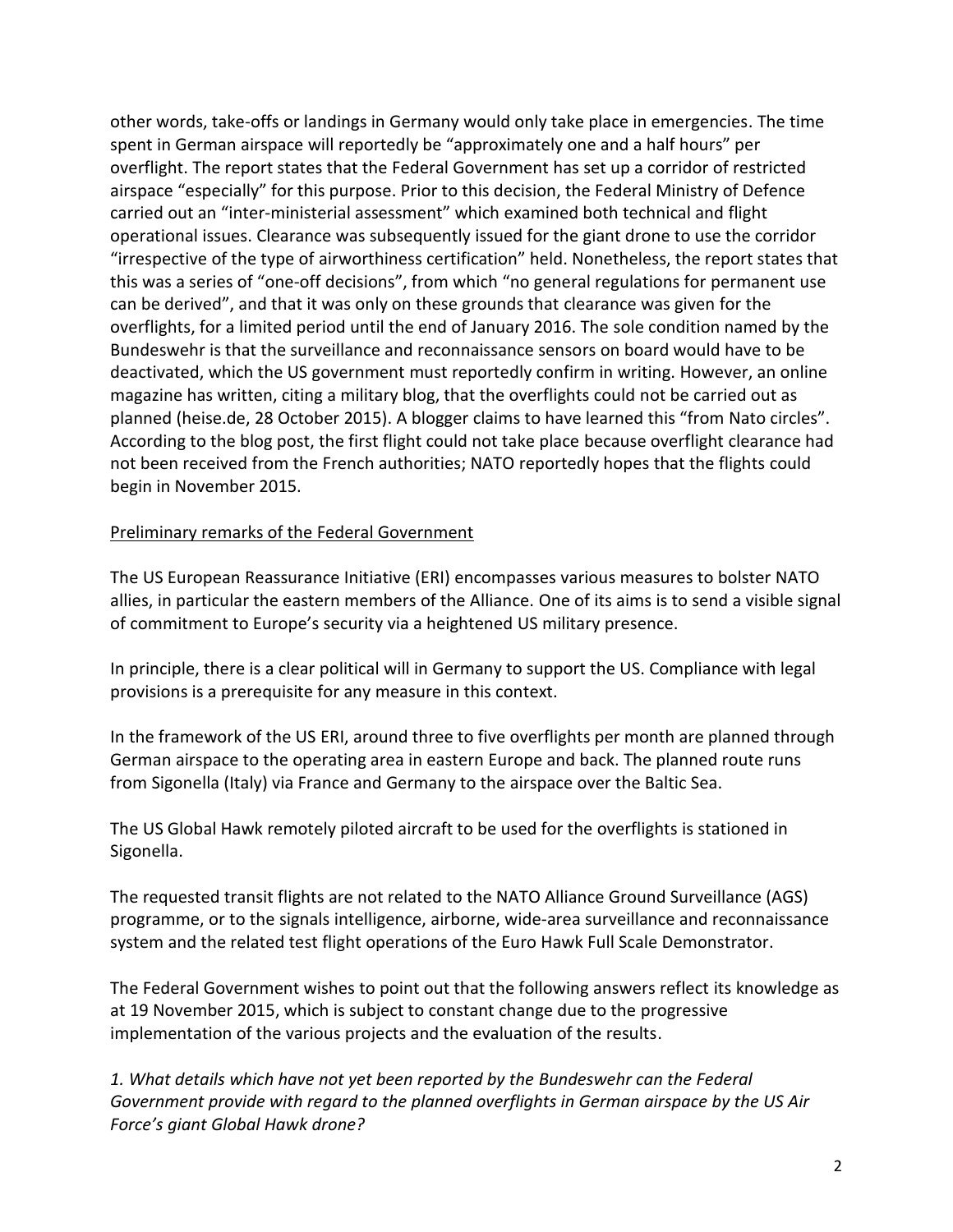On 23 October 2015, the chairpersons of the German Bundestag's Defence Committee and G 10 Commission, the Federal Commissioner for Data Protection and the Minister-Presidents of the *Länder* (federal states) to be overflown (Saarland, Rhineland-Palatinate, North Rhine-Westphalia, Lower Saxony, Bremen, Hamburg, Schleswig-Holstein, Mecklenburg-Western Pomerania) were notified by the Federal Ministry of Defence of the planned overflights by a US Global Hawk remotely piloted aircraft (RPA). No overflights have taken place to date.

### *2. Where is the restricted airspace which has been announced located (please present this information in such a way that it is possible to identify which urban areas are to be overflown)?*

The restricted area established for the planned Global Hawk overflights is indicated in the *Notices to Airmen* of 22 October 2015, *Bekanntmachung über die vorübergehende Festlegung eines Gebietes mit Flugbeschränkungen für militärischen Flugbetrieb* (Notification of the temporary establishment of a restricted area for military flight operations). The planned flight path for the transit flights through German airspace (red line) and the outer boundaries of the restricted area (orange lines) are shown on the diagram below.

### *3. What is the Global Hawk's concrete operational mission "over the Baltic Sea" and adjacent territories?*

The deployments of the US Global Hawk RPA are intended to collect and analyse reconnaissance data to support the Baltic countries and to bolster NATO allies, particularly the countries on NATO's eastern border. One of the aims is to prevent a destabilisation in central and eastern Europe, with a heightened US military presence sending a visible signal of commitment in Europe to Europe's security and the transatlantic relationship.

*4. On what activities by which governments are the US drones to collect intelligence, to the knowledge of the Federal Government, in the flights "over the Baltic Sea"?*

The Federal Government has no information on this matter.

*5. What is the Global Hawk's planned operating area (please specify the countries and/or waters concerned and those bordering on them)?*

The Federal Government has no information on this matter.

*6. Which states' territories could, in this context, be targeted by the Global Hawk's electrooptical and signals intelligence sensors and other surveillance technology (please do not limit the answer to any surveillance plans which may already exist, but instead respond with a view to what is technically feasible)?*

The Federal Government has no information on this matter.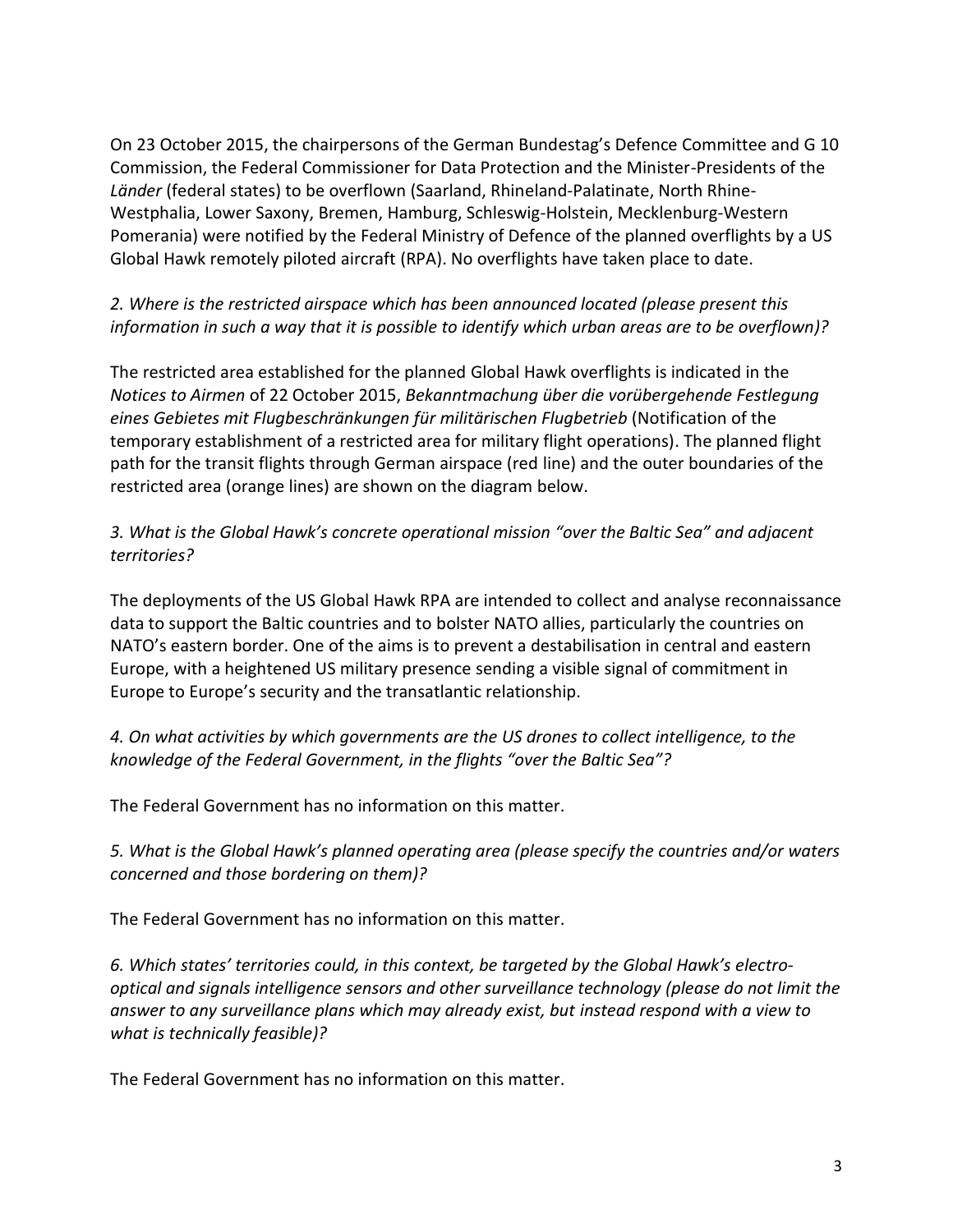*7. When and by whom were the overflights requested, when did talks or negotiations on them take place, and when was clearance for them finally given?*

The Headquarters of the United States Air Forces in Europe (HQ USAFE) submitted a request on 27 July 2015 for German airspace to be allocated for transit flights by a Global Hawk RPA. In addition to the exchange of information which is constantly taking place, coordination discussions took place on 5, 20 and 27 August 2015, as well as on 2 September 2015.

The allocation of German airspace for transit flights was authorised on 28 October 2015 as a one-off decision, initially for a limited period ending on 31 January 2016.

#### *8. What agreements were reached regarding the procedures for the overflights?*

All necessary measures relating to the carrying out of the planned overflights were laid down in an operating agreement signed by the competent authorities within the remit of the Federal Ministry of Defence, the Federal Ministry of Transport and Digital Infrastructure, DFS Deutsche Flugsicherung GmbH, EUROCONTROL, and the United States Air Force (USAF).

*a) On what basis is it determined precisely when overflights through German airspace take place?*

The planning and notification of the overflights, including all necessary data, takes place in line with the operating agreement. This includes the exact times of the overflights.

# *b) What dates and times have already been arranged?*

The Federal Government has no information on this matter.

### *c) If this is to take place on an ad hoc basis, which German authorities are to be notified when and by whom?*

Under the operating agreement, HQ USAFE will send the necessary data to the competent authorities within the remit of the Federal Ministry of Defence and the Federal Ministry of Transport and Digital Infrastructure at least 72 hours prior to a planned overflight.

# *9. What procedures are in place for potential incidents or emergency landings of the Global Hawk, and where could emergency landings take place?*

Procedures for potential incidents and emergency landings were established in the operating agreement. These include the turning back of the unmanned aerial vehicle or the initiation of an approach procedure to one of the emergency landing sites. The Nörvenich and Schleswig military airfields have been designated as emergency landing sites in Germany.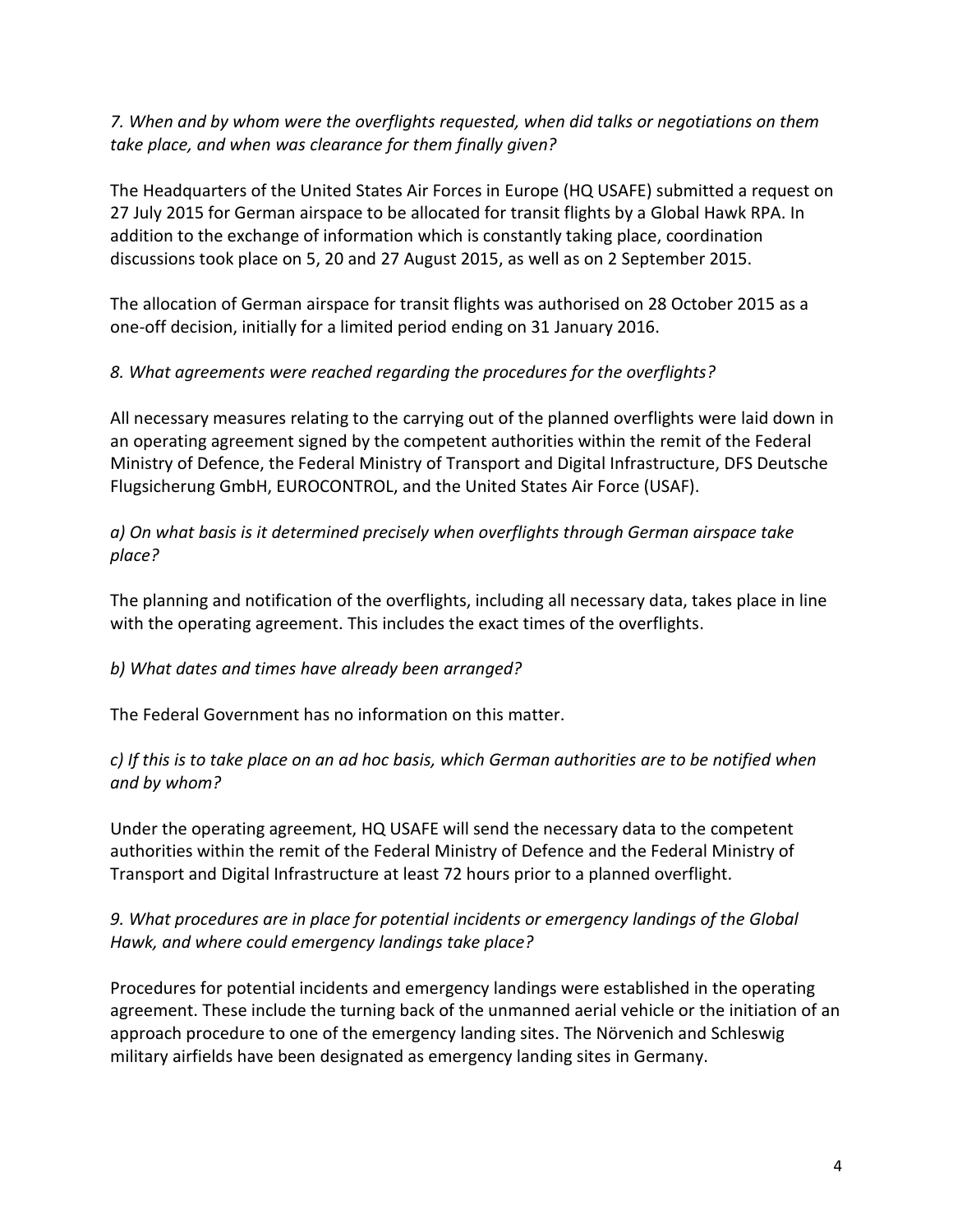*10. What electro-optical or signals intelligence sensors, or other surveillance technology, produced by which manufacturers, are carried by the US drones, to the knowledge of the Federal Government?*

The Global Hawk to be used for the overflights is equipped with radar sensors, optical sensors and signals intelligence sensors.

The Federal Government has no further information on this matter.

*11. From where and by what means are the Global Hawks controlled by the US Air Force?*

*a) What does the Federal Government know about which mobile or fixed ground stations equipped for flight guidance and control will control the overflights, and where are these ground stations located?*

During the departure from and approach to Sigonella military airfield, the RPA will be controlled by the control station there. The Mission Control Element at Beale Air Force Base, California, will control the RPA during the planned transit flights.

*b) To what extent will the drone flights (even partially) be accompanied or observed by manned aircraft?*

There are no plans for the RPA to be accompanied by manned aircraft during the planned overflights.

*12. By what means and using which satellites is the collected data transmitted to the ground stations, and where are communication and analysis components located (Mobile General Ground Stations, Transportable General Ground Stations or Deployable UAV Control Elements)?*

The Federal Government has no information on this matter.

*13. Who established the data link used to transmit the data, and what does this link consist of?*

The Federal Government has no information on this matter.

*14. Which governments are entitled to what level of access to the data collected, and according to what criteria is raw or processed data transmitted to NATO?*

The Federal Government has no information on this matter.

*15. To what extent and with what result did the "inter-ministerial assessment" carried out by the Federal Ministry of Defence for the new overflights draw on those assessments, described in the same terms, which took place last year in the framework of the Unified Vision trial and which also led to a "one-off decision"?*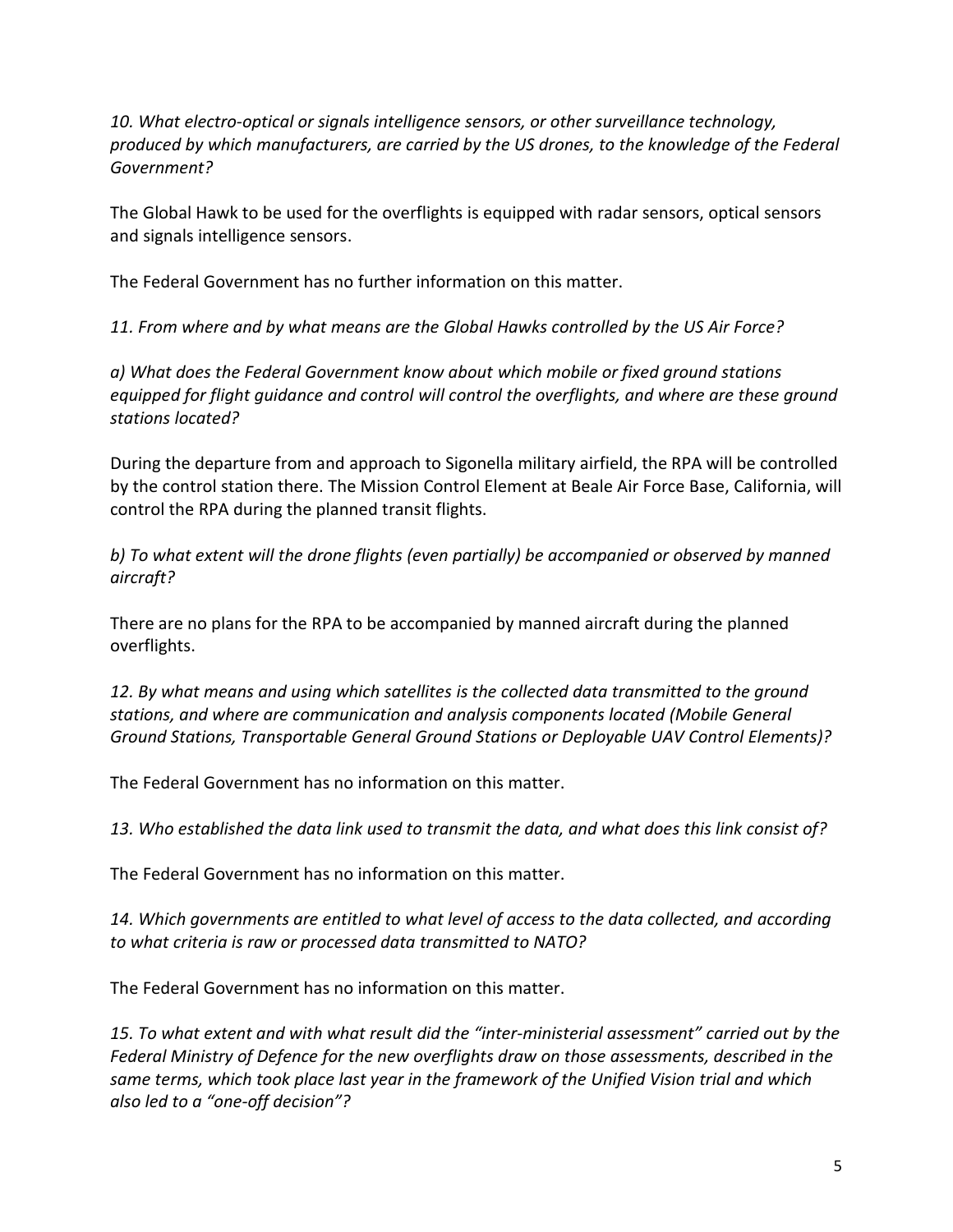The current clearance for the planned overflights of a Global Hawk RPA, in the form of a one-off decision, is based on the updated assessments carried out in connection with the overflight clearance issued for NATO's Unified Vision trial in 2014.

*16. On the basis of what "detailed information (flight profile, air route and flight procedures)" was the assessment carried out of whether that process "or parts of it can also be extended to other unmanned aerial vehicles" (in this case the new Global Hawk overflights)?*

As the planned overflights are to be made by the same Global Hawk RPA as in the case of NATO's Unified Vision trial in 2014, the procedures, processes and experience of the past overflight clearance were an important foundation for the new process. The assessment of the documentation covered all necessary details regarding technical and flight operational information, operating procedures and use of airspace.

*17. How were the Global Hawk's technical characteristics and airworthiness (including collision avoidance procedures) examined before overflight clearance "irrespective of the type of airworthiness certification" was issued by the Federal Ministry of Defence?*

As part of the preparations for the Unified Vision trial in 2014, the Global Hawk RPA's technical characteristics and airworthiness were verified in cooperation with the USAF, taking the standard operating procedures into consideration. In the new clearance issuance process, a review of the documentation revealed no differences.

*18. Has the US government already made clear that it intends to request clearances for overflights for a limited period even after the end of January 2016, and what is the Federal Government's position on this?*

The Federal Government currently has no information about a potential request for an extension of the overflight clearance which has been issued.

*19. What further requests for overflights by which drones have already been submitted to the Federal Government by which governments, and what decisions have been taken on these requests?*

The Federal Government has received no requests of the kind specified in the question.

*20. What does the Federal Government know about whether the US government is planning further Global Hawk operations in Europe (even if Germany will not be overflown)?*

The Federal Government has no information on this matter.

*a) What does the Federal Government know about the French government's reasons for not issuing clearance for the overflights as planned?*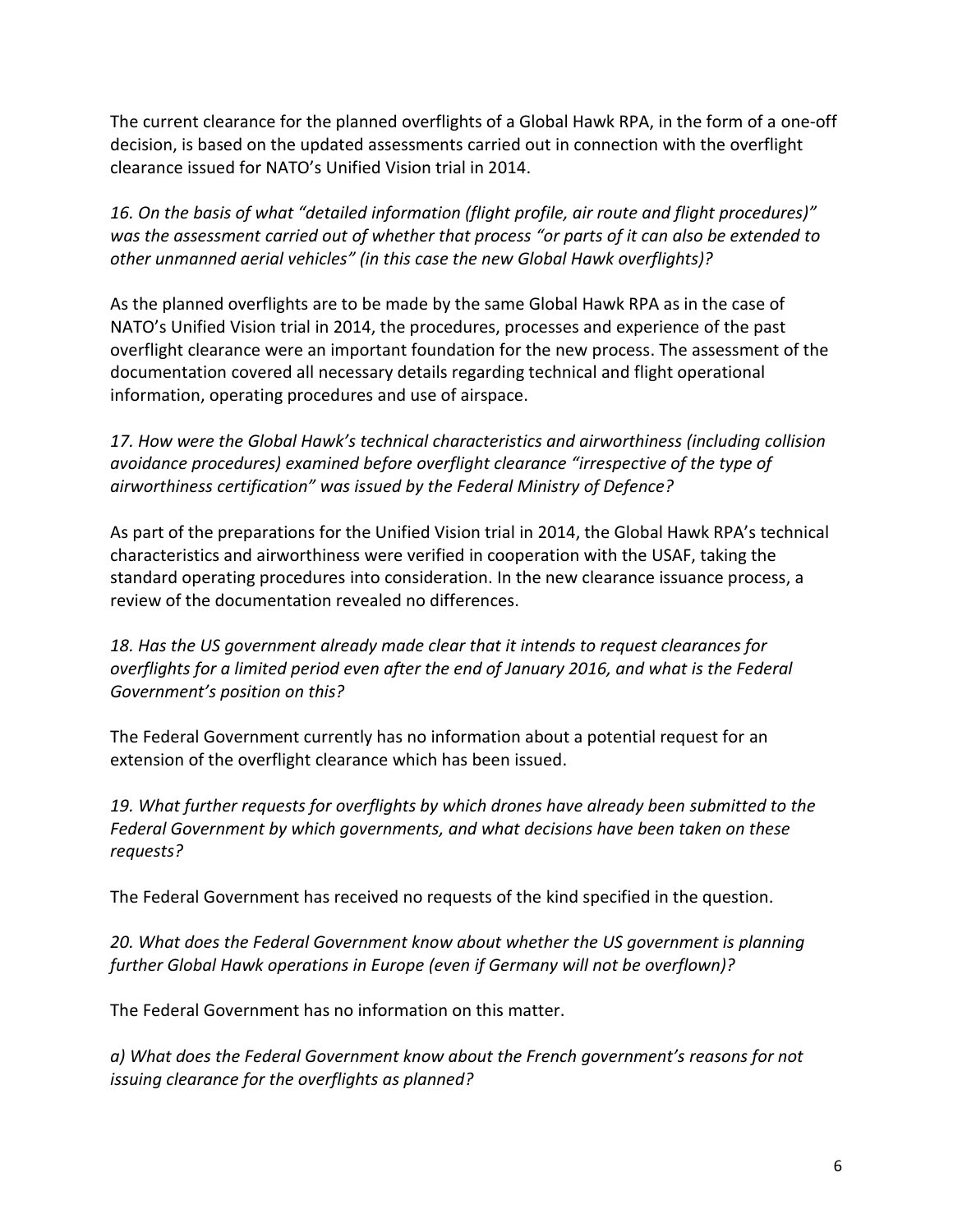To the knowledge of the Federal Government, the plans for clearance of the overflights are not yet complete on the French side.

*b) What information does the Federal Government have about whether the French government has since issued clearance for Global Hawk overflights and whether this clearance is still subject to restrictions (and if so: what restrictions)?*

Please see the answer to question 20 a).

*c) What does the Federal Government know, due to its participation in NATO's Unified Vision trial, about the reasons why the Global Hawk was unable to receive "overflight clearance in time" from Austria?*

Please see the Federal Government's answer to question 25 in Bundestag printed paper 18/5538.

*d) If the Federal Government does not know the reasons for the denial of clearance by France and Austria, to what extent does it consider it helpful or irrelevant to know and examine the reasons why other governments or defence ministries have denied clearance, in order to identify potential risks?*

Information is regularly shared in the framework of cooperation with other countries, provided that it is not classified at national level. Air safety is paramount when military flight operations are carried out.

*21. Which European governments have, to the knowledge of the Federal Government, announced that they do not intend to issue clearance for Global Hawk overflights?*

The Federal Government has no information on this matter.

*a) What does the Federal Government know about alternative or fallback routes over other countries, including in the event that the Global Hawk has to leave Italian, French or German airspace in an emergency?*

The Federal Government has no information on this matter.

*b) To the knowledge of the Federal Government, why has the US not chosen the shortest route from Sigonella to the Baltic Sea, via Croatia, Hungary, Slovakia, the Czech Republic and Poland?*

According to HQ USAFE, the current route was chosen because the countries to be overflown had already issued overflight clearance as part of NATO's Unified Vision trial in 2014.

*22. Has the Federal Government now received written confirmation from the US government providing assurances that the surveillance and reconnaissance sensors on board will be deactivated while the drone flies over German territory?*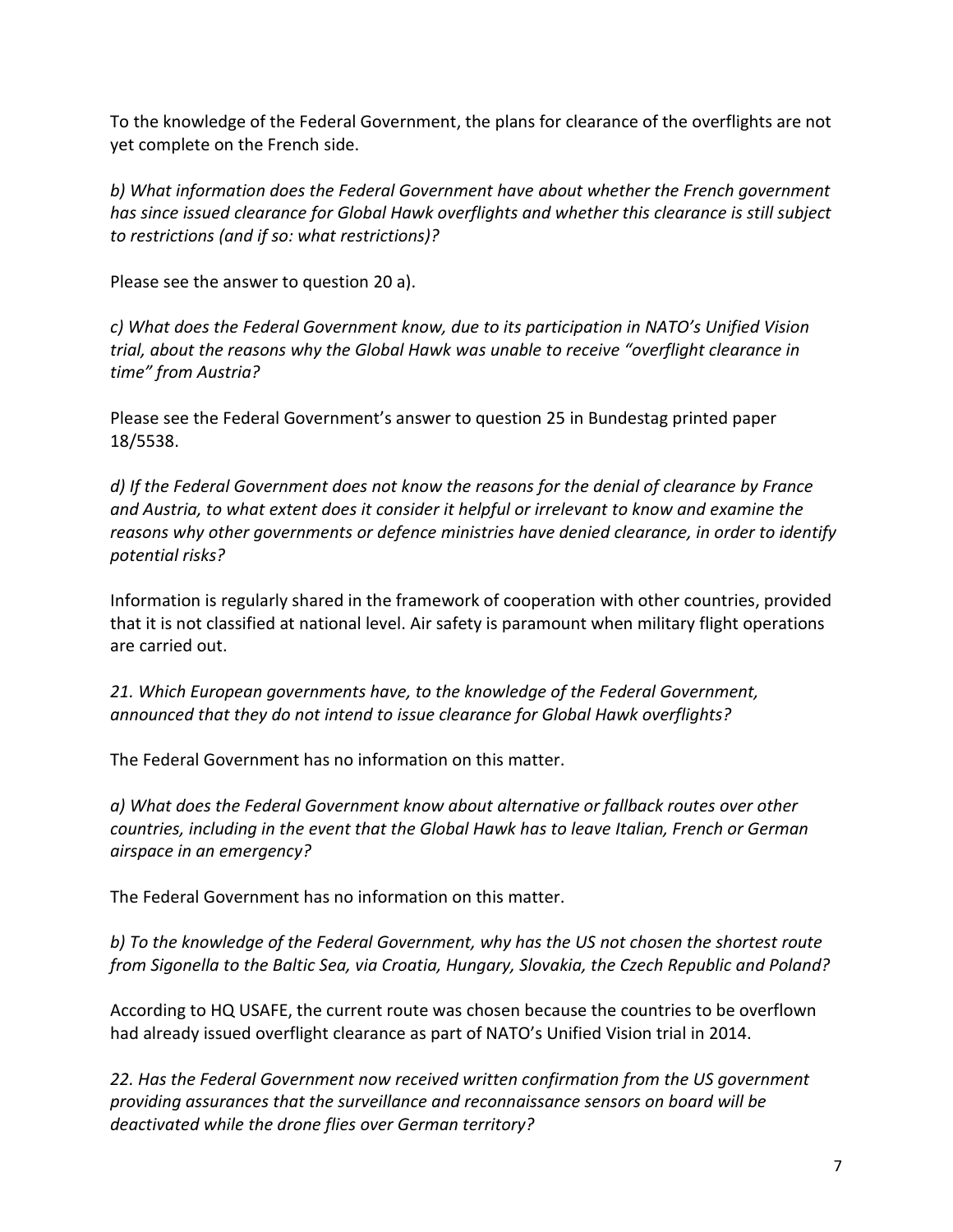The US has provided assurances that the reconnaissance sensors will be deactivated during the transit through German airspace. Compliance with this requirement has been confirmed in writing by the US.

*a) When did the Federal Government receive this confirmation, or when is it expected to be received?*

The Federal Government received the written confirmation on 26 October 2015.

*b) From what point in time and from arrival in what airspace is the activation (or reactivation) of the surveillance technology on board the Global Hawk planned?*

The Federal Government has no information on this matter.

*23. By what means can the Federal Government monitor the procedures regarding flight guidance and the use or activation of the sensors in German airspace before, during and after the flights?*

Observation of the flight path from the ground is part of the procedures laid down in the operating agreement referred to above. This will be carried out by the German air traffic control service, DFS.

The US has provided assurances that the reconnaissance sensors will be deactivated during the transit through German airspace. There is no reason to suppose that the US will not comply with the legal provisions that are in place.

*a) In the talks or procedures on the issuance of overflight clearance, to what extent did the Federal Government press to be able to observe this by sending military personnel to the appropriate situation centres, and how did the US government react to this?*

The possibility of sending a national observer to verify the restriction on the operation of the reconnaissance sensors over Germany was examined. The US agreed to this possibility. As, however, the written confirmation provided by the US was regarded as being sufficient, a national observer has not been sent.

*b) What does the Federal Government know as regards which EU or NATO members are sending "national observers" to an Air Force base or mission control station for the Global Hawk's overflights from Sigonella to the Baltic Sea?*

The Federal Government has no information on this matter.

*24. What further measures is the Federal Government taking to support the European Reassurance Initiative, in order "to send a visible signal of commitment in and to Europe and to the transatlantic relationship" and thus demonstrate that it is a "reliable partner"?*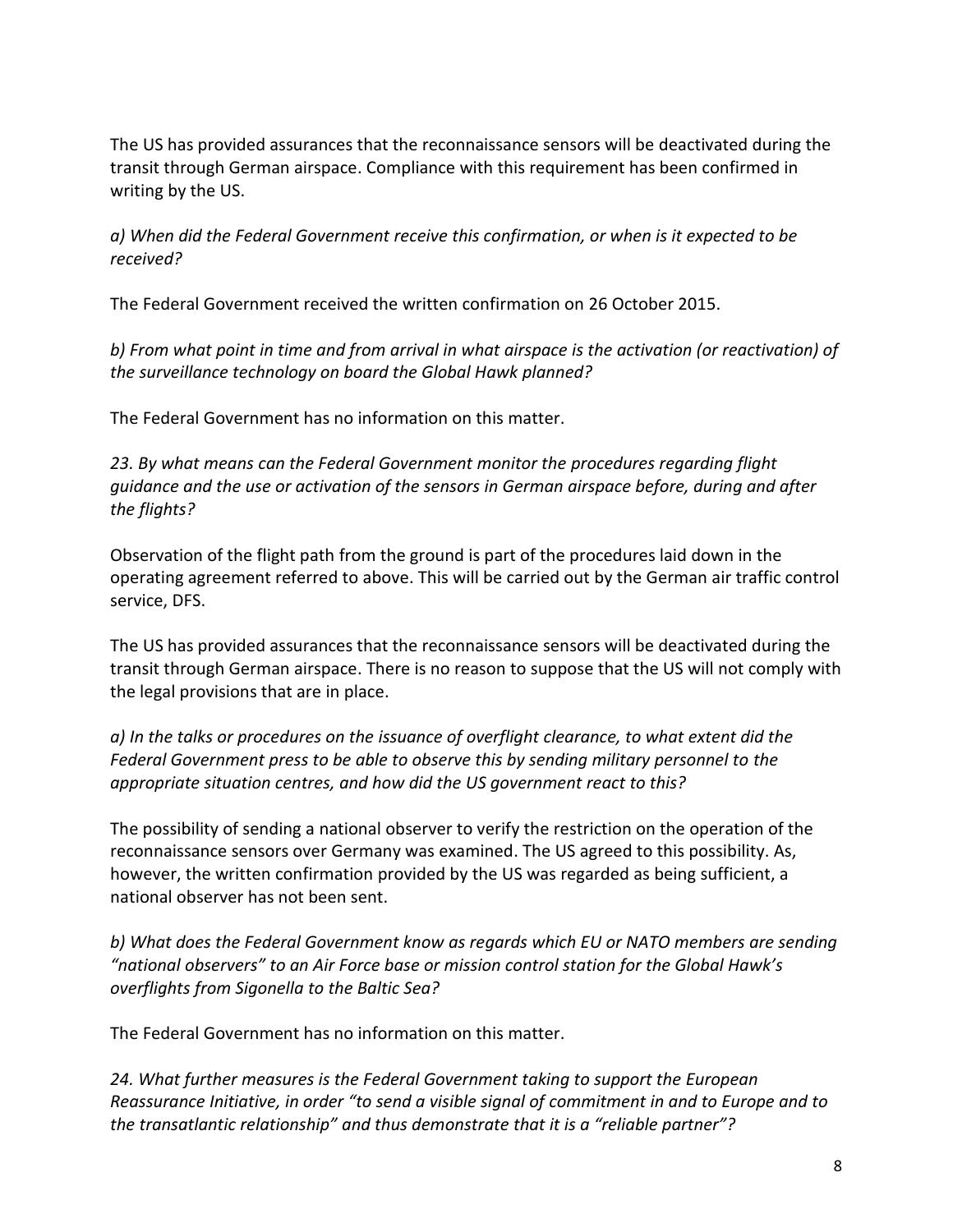As things currently stand, no further measures to support the European Reassurance Initiative are planned.

*25. As things stand at present, when are the Global Hawks to be delivered and handed over to NATO, and have there been any changes compared to the Federal Government's answer in Bundestag printed paper 18/5538?*

The Federal Government is not aware of any changes compared to its answer in Bundestag printed paper 18/5538.

*a) To what extent, as things stand at present, is the first flight still to take place as planned in the spring of 2016 (please provide a more specific timeframe if known)?*

Please see the answer to question 25.

*b) To what extent, to the knowledge of the Federal Government, is the master schedule being adhered to, which provides for two-stage operational testing after the delivery and handover of the NATO drones and before regular flight operations begin?*

Please see the answer to question 25.

*26. What does the Federal Government know about current problems in the certification process for the NATO Alliance Ground Surveillance (AGS) drones?*

Please see the Federal Government's answer to question 5 b) in Bundestag printed paper 18/5538.

*a) What does the Federal Government know about the new schedule for the certification process for the NATO AGS drones?*

Please see the Federal Government's answer to question 5 in Bundestag printed paper 18/5538.

*b) To the knowledge of the Federal Government, what is the reason for the "delay of several months" announced by the Italian certification authority?*

The Italian certification authority has stated that this delay is due to delays by the American prime contractor NGISSII<sup>1</sup> in providing relevant documentation for the certification.

*c) To what extent is it still the case that "no negative effects as regards the issuance of type certification" are to be expected?*

 $\overline{a}$ 

<sup>&</sup>lt;sup>1</sup> Northrop Grumman ISS International Inc.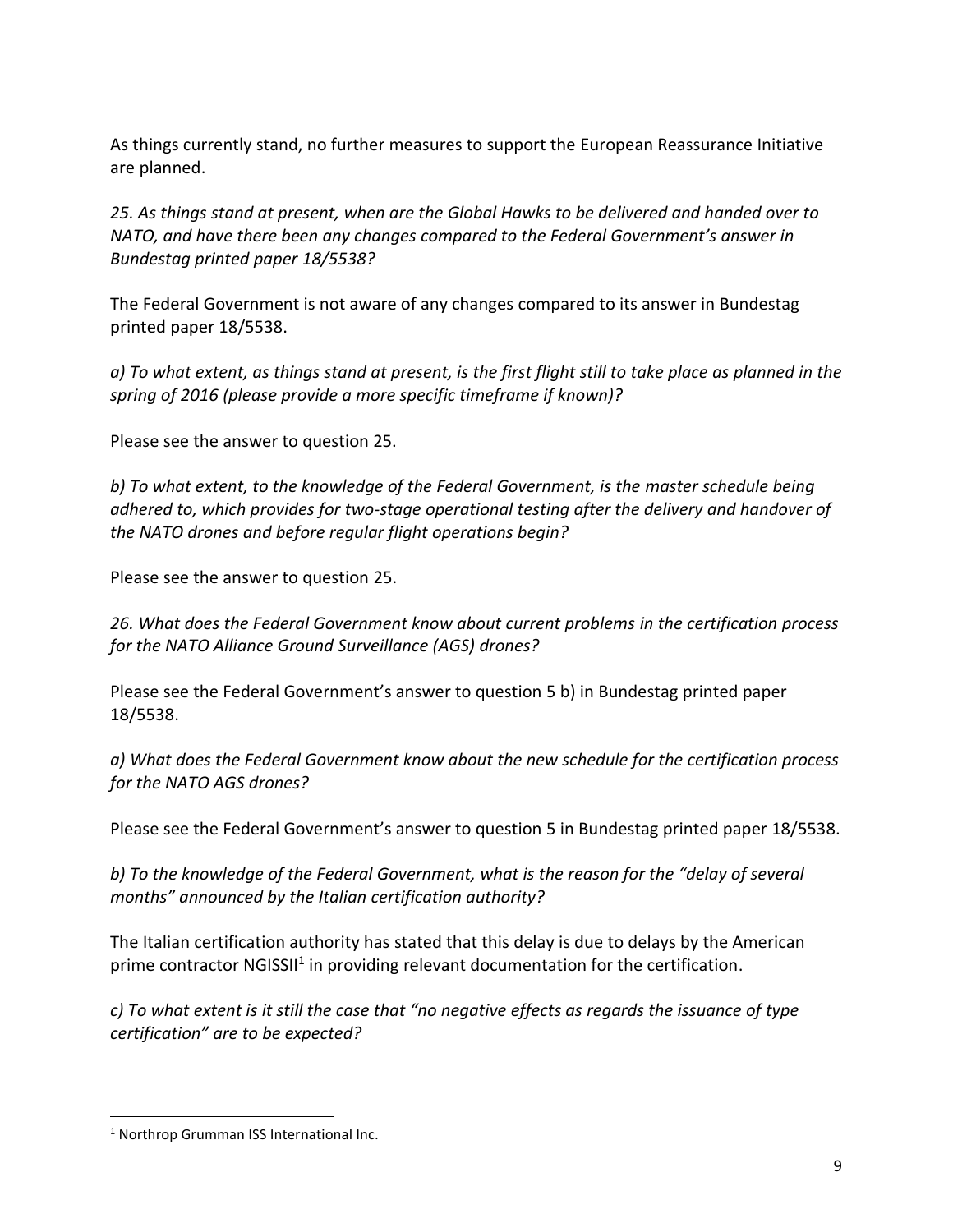Please see the Federal Government's answer to question 5 a) in Bundestag printed paper 18/5538.

*27. What does the Federal Government know regarding the question of in which NATO member countries the NATO AGS Global Hawk drones could receive a construction or technical certification and/or airworthiness certification, and what efforts are taking place to this end?*

The NATO Alliance Ground Surveillance (AGS) aircraft are to receive an Italian airworthiness certification. Responsibility for the airworthiness certification therefore rests solely with Italy.

*28. To the knowledge of the Federal Government, to what extent is it not merely "possible in principle" but actually planned for the data collected by the NATO Global Hawks, after its "transmission via data relay satellites and a wideband data link (line of sight) to the relevant NATO AGS ground stations" to be immediately transmitted via fibre-optic cables to other situation centres or control centres?*

*a) Which situation centres or control centres could, in the Federal Government's view, potentially be involved in this context (including those outside Germany)?*

*b) Which relay stations could or would have to be used for this, and what is their exact location?*

Please see the Federal Government's answer to question 14 in Bundestag printed paper 18/5538.

In addition, both the ground stations and the aircraft in the NATO AGS system have communications equipment allowing them to send and receive data (including control data). Data can be transmitted by the ground stations, depending on the type of communication, both via satellite and via underground cables. The line-of-sight link between the aircraft and the ground stations always takes place via radio communication. It is planned for the beyond-lineof-sight data link between the individual elements of the NATO AGS to be implemented as a military communications network. This is to be achieved by leasing transmission capacity via the NATO Communications and Information Agency (NCIA), and so it is not a component of the NATO AGS. From a technical perspective, any form of data transmission via suitable media (e.g. satellites and/or relay stations to broadband cables) can be considered.

The only underground cable link set up especially for the NATO AGS will be at the headquarters of the NATO AGS forces at the Sigonella base, between the transmitting/receiving system and the mission centre.

*29. How many German service personnel currently hold a valid type rating for controlling the US Global Hawk, Euro Hawk and Triton drones, and have there been any changes compared to the Federal Government's answer in Bundestag printed paper 18/5538?*

Three service personnel currently hold a type rating for Global Hawk; one of them is also qualified as a type rating instructor for the system.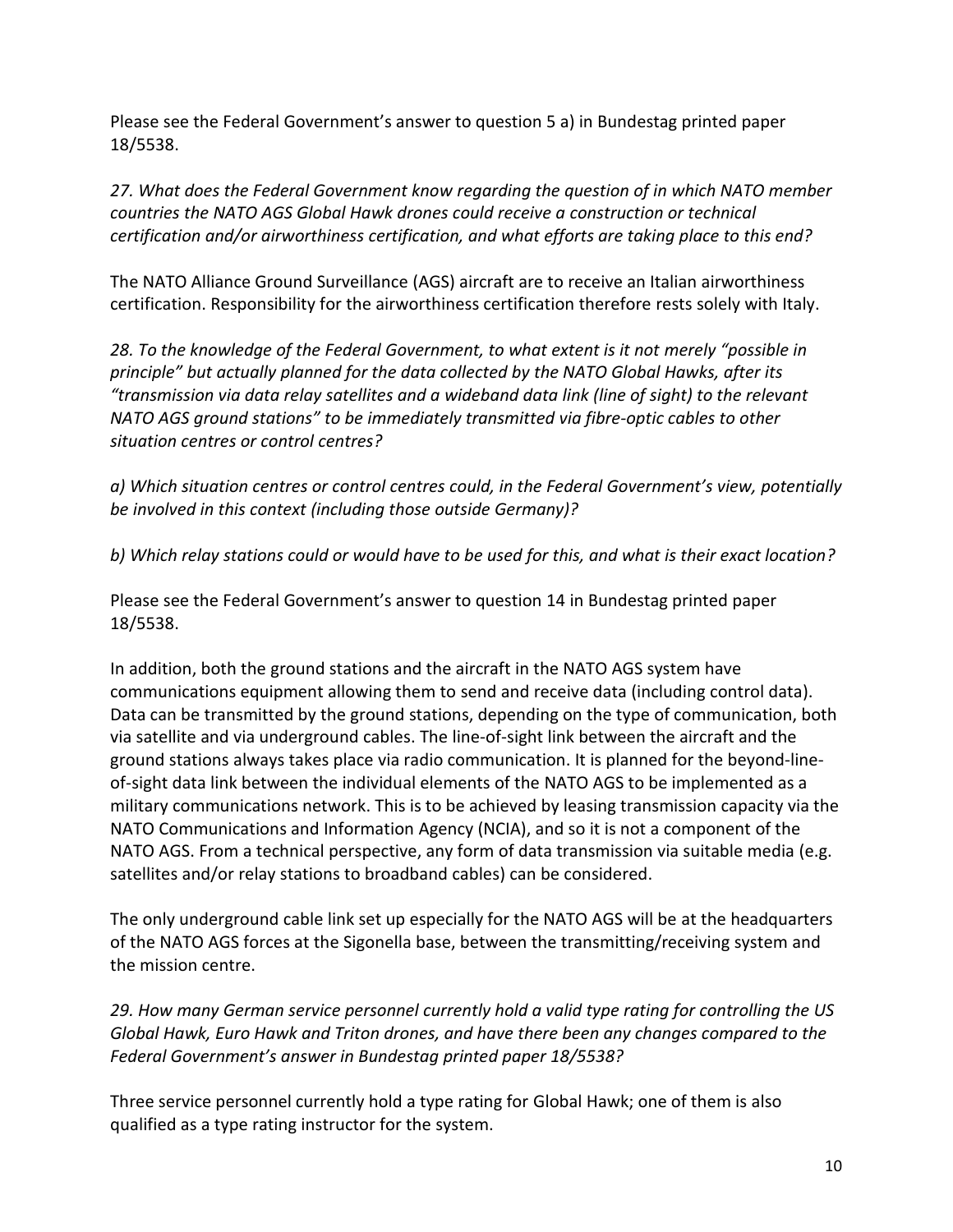No German service personnel currently hold a type rating for the Euro Hawk system.

As no decision has yet been taken in favour of MQ-4C Triton, no German service personnel hold a type rating for it. There have been no changes compared to the answer given in Bundestag printed paper 18/5538.

*30. Which "directorates-general responsible in the Federal Ministry of Defence" are currently involved in the decision on the next steps and the possible further use of the Euro Hawk Full Scale Demonstrator?*

The following directorates-general responsible in the Federal Ministry of Defence are involved in the decision on the next steps and the possible further use of the Euro Hawk Full Scale Demonstrator (FSD): the Directorate-General for Equipment, Information Technology and In-Service Support, the Directorate-General for Forces Policy, the Directorate-General for Budget and Controlling, the Directorate-General for Strategy and Operations, and the Directorate-General for Planning.

*31. Has the "agreement terminating the previous contractual relationship" with the contractors for the Euro Hawk Full Scale Demonstrator (Bundestag printed papers 18/2729 and 18/5538), which the Federal Government had expected to be reached by the "end of March 2015" before it was postponed indefinitely, now been reached, and if not, when is it to be reached?*

Negotiations are currently taking place on the termination of the development contract and the two Contractor Logistic Support (CLS) contracts. An agreement with the contractors has been reached with regard to the two CLS contracts. As things currently stand, the agreement is expected to be officially concluded before the end of this year. An agreement in principle has also been reached for the termination of the development contract. The final details are still being clarified. The conclusion of the agreement is currently expected in the first quarter of 2016.

*32. If a final agreement on the termination of the contract has not yet been reached, what reasons can the Federal Government give for this?*

Please see the answer to question 31.

*33. What is the current state of play regarding the "preliminary work" for further Euro Hawk flights, and when could these flights take place, as things currently stand (please provide a more precise timeframe than "the summer of 2016" if possible)?*

As things currently stand – and subject to parliamentary approval being received at the end of 2016 – the resumption of test flight operations with the Euro Hawk FSD is planned from the first quarter of 2017, depending on weather conditions.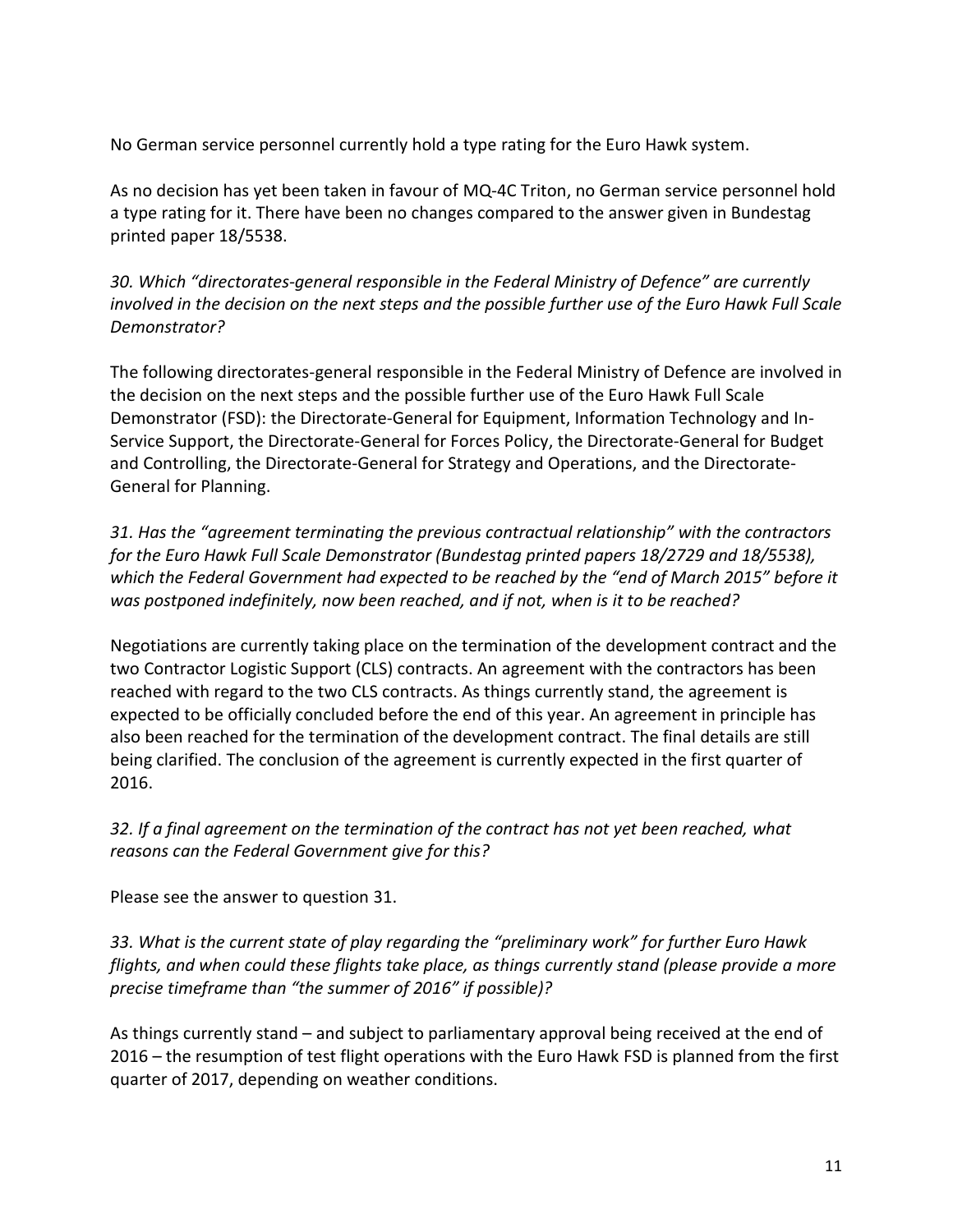*a) What necessary measures to obtain a new provisional flight certification were "identified, which would have to be taken before the issuance of a new provisional flight certification"?*

In parallel with the positive review of the aircraft carried out in the first quarter of 2015, more than 30 individual measures and test points were identified in the dialogue between the contractor and the Bundeswehr Aviation Office which must be implemented and verified before the Bundeswehr Aviation Office can issue a new provisional flight certification for the resumption of the Euro Hawk FSD test flights. They include the approval of the contractor as a maintenance organisation, necessary software and hardware changes, and updates to technical documentation and to risk and hazard assessments.

*b) What was the content of an "industrial proposal containing, among other things, the necessary measures for the new issuance of a provisional flight certification", and who was it submitted by (please also provide details of the financial considerations contained in it)?*

In the current contractual negotiations between Euro Hawk GmbH and the public contracting authority, all necessary measures for obtaining a provisional flight certification are being included in full. The planned period for carrying out these measures is the second half of 2016. The financial negotiations are not yet complete. Parliamentary approval in mid-2016 is necessary before the contract is concluded.

*c) What conclusions does the Federal Ministry of Defence draw from the authorities' examination and evaluation of the proposal?*

The authorities' examination and evaluation of the proposal is not yet complete.

*34. What information can the Federal Government provide about adherence to the schedule for a statement on the certifiability of the MQ-4C Triton drone, which was planned for the third quarter of 2015 and then postponed until February 2016 (Bundestag printed papers 18/3663 and 18/5538)?*

The statement on the certifiability of the MQ-4C Triton is expected by November 2016. The large number of documents to be examined makes it necessary to draw on support, and the availability and delivery performance of this support have a significant influence on the schedule.

*35. In what way has the US Navy supported the Bundeswehr to date through an "assessment of information" and what provisional conclusions does the Federal Government draw from this assessment?*

The government contract (Foreign Military Sales Case) paves the way for support to be provided by the US Navy's certification authority. Three expert discussions have now taken place to gather the necessary documents and information and to facilitate the US Navy's support in assessing them. In addition, a procedure is being explored for the possibility of permanent cooperation on certification. No provisional conclusions are being drawn from this.